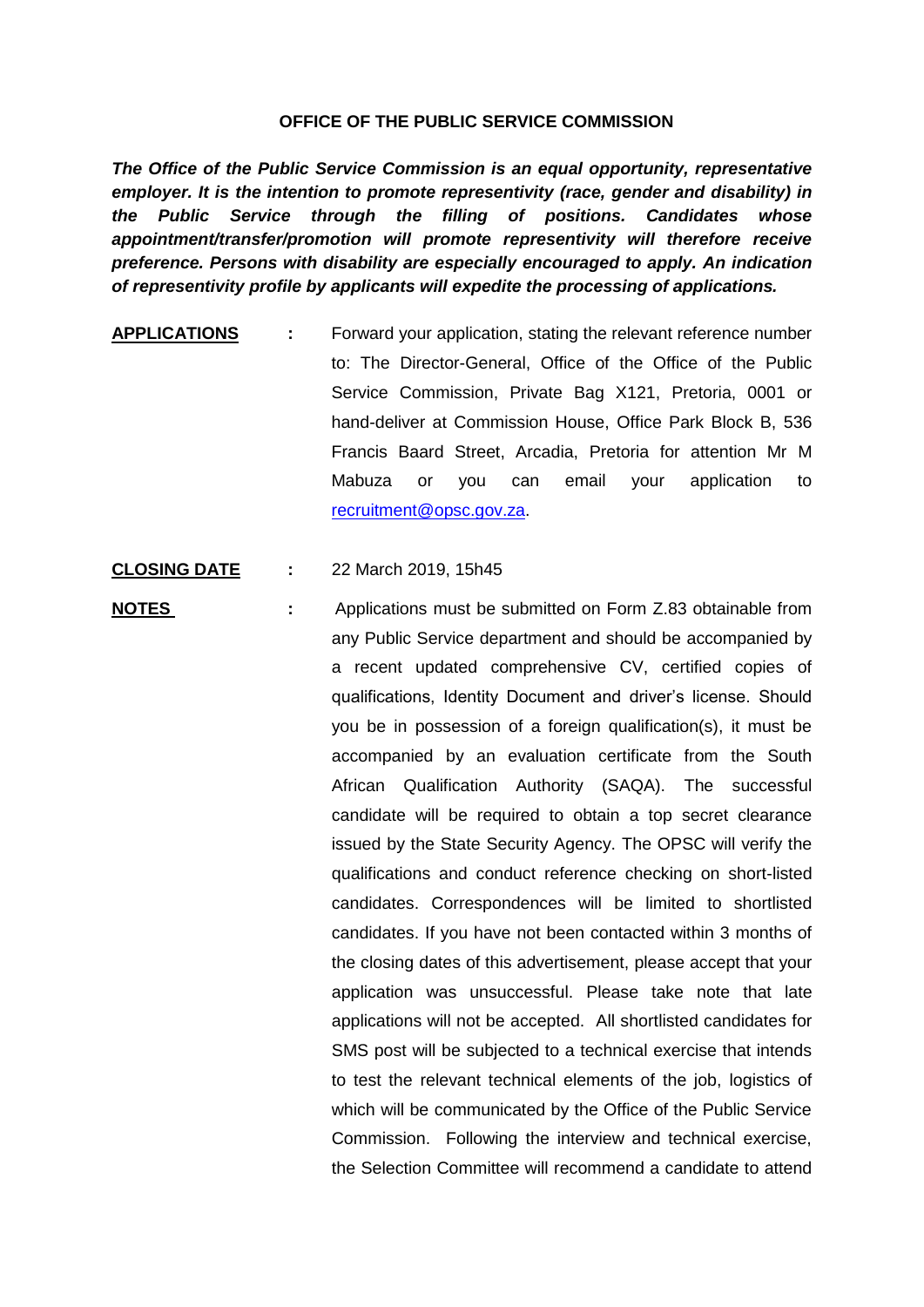a generic managerial competency assessments (in compliance with the DPSA Directive on the competency based assessments). The competency will be testing generic managerial competencies using the mandated DPSA SMS competency assessment tools.

## **POST : PROVINCIAL DIRECTOR: NORTHERN CAPE REF NO: PD/NC/03/2019**

**SALARY :** All inclusive remuneration package of R1 005 063 per annum. The package includes a basic salary (70% of package), State's contribution to the Government Employees Pension Fund (13% of basic salary) and a flexible portion of 30% that may be structured in terms of applicable rules. The successful candidate will be required to enter into a performance agreement within three months after assumption of duty.

## **CENTRE : PROVINCIAL OFFICE: NORTHERN CAPE**

**REQUIREMENTS :** Ideal candidate's profile: The successful candidate must have an appropriate recognized Bachelor's Degree or equivalent qualification (NQF level 7) in the field of Human Resources, Public Management/Administration, Law or Social Sciences ● A post graduate qualification in areas relevant to the position will be an added advantage. Five (5) years' relevant experience in a middle/senior management post ● Knowledge and experience in the application of the provisions of the relevant legislation and regulations that govern the Public Service ● Proficiency in collecting and analyzing data on public service performance indicators • Ability to analyze, summarize and comment on current debates in public administration ● Ability to plan and coordinate activities at executive level ● Appropriate experience in project management ● Good communication, report writing and presentation skills ● Financial Management skills • Supervisory and appropriate people management experience as well as team building skills ● Stakeholder engagement skills ● Proven managerial record. ● Sufficient computer skills in Microsoft Office Suite e.g. Excel, Word and